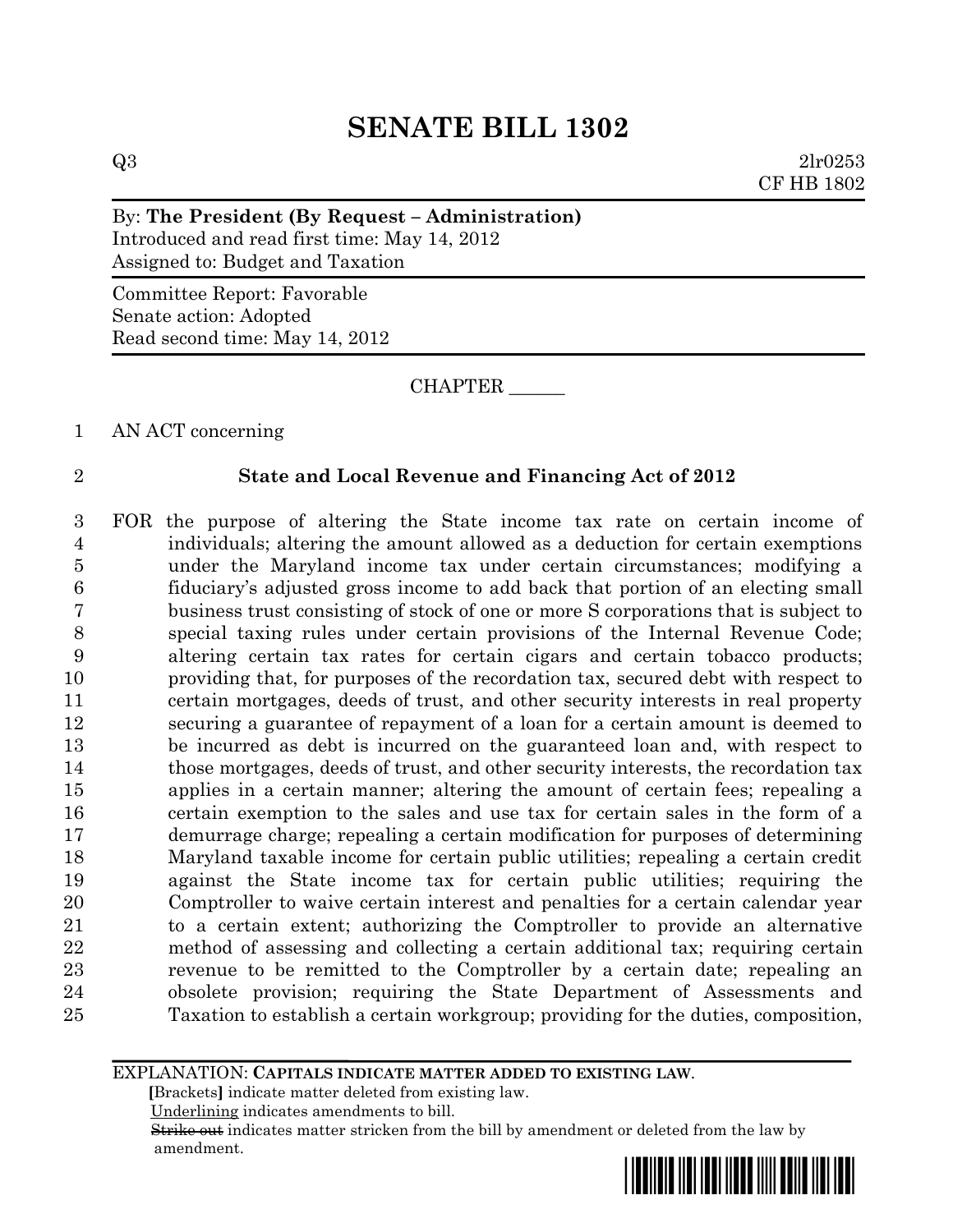### **SENATE BILL 1302**

 and chair of the workgroup; requiring the workgroup to submit a certain report 2 to the Governor and the General Assembly by a certain date; defining certain terms; providing for the application of certain provisions of this Act; and generally relating to State and local revenues and finances.

- BY repealing and reenacting, with amendments,
- Article Tax General
- Section 10–105(a), 10–211(b), and 12–105(b)
- Annotated Code of Maryland
- (2010 Replacement Volume and 2011 Supplement)
- BY repealing and reenacting, without amendments,
- Article Tax General
- Section 10–204(a) and 10–211(a)
- Annotated Code of Maryland
- (2010 Replacement Volume and 2011 Supplement)
- BY adding to
- Article Tax General
- Section 10–204(k)
- Annotated Code of Maryland
- (2010 Replacement Volume and 2011 Supplement)
- BY adding to
- Article Tax Property
- Section 12–105(f)(7)
- Annotated Code of Maryland
- (2007 Replacement Volume and 2011 Supplement)
- BY repealing and reenacting, with amendments,
- Article Health General
- Section 4–217(c)(1)
- Annotated Code of Maryland
- (2009 Replacement Volume and 2011 Supplement)
- BY repealing and reenacting, with amendments,
- Article State Government
- Section 9–1604(b)(1)(vi)
- Annotated Code of Maryland
- (2009 Replacement Volume and 2011 Supplement)
- BY repealing
- Article Tax General
- Section 10–306(c), 10–708, and 11–202
- Annotated Code of Maryland
- (2010 Replacement Volume and 2011 Supplement)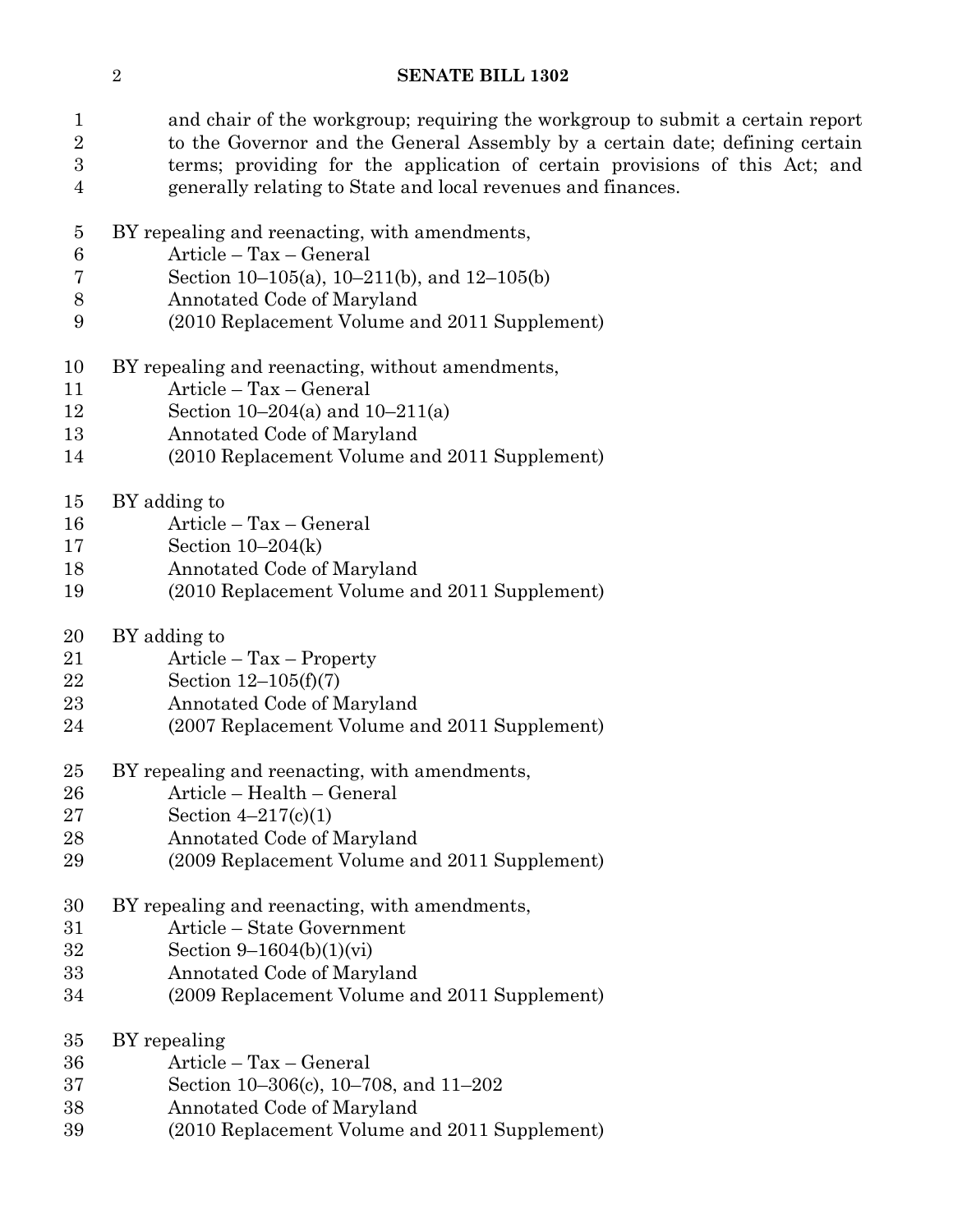| $\mathbf{1}$<br>$\overline{2}$ | SECTION 1. BE IT ENACTED BY THE GENERAL ASSEMBLY OF<br>MARYLAND, That the Laws of Maryland read as follows:                                                                                                                                           |
|--------------------------------|-------------------------------------------------------------------------------------------------------------------------------------------------------------------------------------------------------------------------------------------------------|
| $\boldsymbol{3}$               | Article - Tax - General                                                                                                                                                                                                                               |
| 4                              | $10 - 105.$                                                                                                                                                                                                                                           |
| 5<br>6<br>7                    | <b>Except</b> as provided in paragraph (3) of this subsection, for <b>FOR</b><br>(1)<br>(a)<br>an individual other than an individual described in paragraph (2) of this subsection,<br>the State income tax rate is:                                 |
| $8\,$                          | 2% of Maryland taxable income of \$1 through \$1,000;<br>(i)                                                                                                                                                                                          |
| 9                              | 3% of Maryland taxable income of \$1,001 through \$2,000;<br>(ii)                                                                                                                                                                                     |
| 10                             | 4% of Maryland taxable income of \$2,001 through \$3,000;<br>(iii)                                                                                                                                                                                    |
| 11<br>12                       | 4.75% of Maryland taxable income of \$3,001 through<br>(iv)<br>$[$150,000]$ \$100,000;                                                                                                                                                                |
| 13<br>14                       | 5% of Maryland taxable income of $[\$150,001]$ \$100,001<br>(v)<br>through $[$300,000]$ \$125,000;                                                                                                                                                    |
| 15<br>16                       | 5.25% of Maryland taxable income of $\[ \$300,001\] \$<br>(vi)<br>through $[$500,000]$ \$150,000; [and]                                                                                                                                               |
| 17<br>18                       | 5.5% of Maryland taxable income [in excess of \$500,000] OF<br>(vii)<br>\$150,001 THROUGH \$250,000; AND                                                                                                                                              |
| 19<br>20                       | (VIII) 5.75% OF MARYLAND TAXABLE INCOME IN EXCESS OF<br>\$250,000.                                                                                                                                                                                    |
| 21<br>22<br>$23\,$             | <b>Except</b> as provided in paragraph (3) of this subsection, for <b>FOR</b><br>(2)<br>spouses filing a joint return or for a surviving spouse or head of household as defined<br>in § 2 of the Internal Revenue Code, the State income tax rate is: |
| 24                             | 2% of Maryland taxable income of \$1 through \$1,000;<br>(i)                                                                                                                                                                                          |
| 25                             | 3% of Maryland taxable income of \$1,001 through \$2,000;<br>(ii)                                                                                                                                                                                     |
| 26                             | 4% of Maryland taxable income of \$2,001 through \$3,000;<br>(iii)                                                                                                                                                                                    |
| 27<br>28                       | 4.75% of Maryland taxable income of \$3,001 through<br>(iv)<br>$[$200,000]$ \$150,000;                                                                                                                                                                |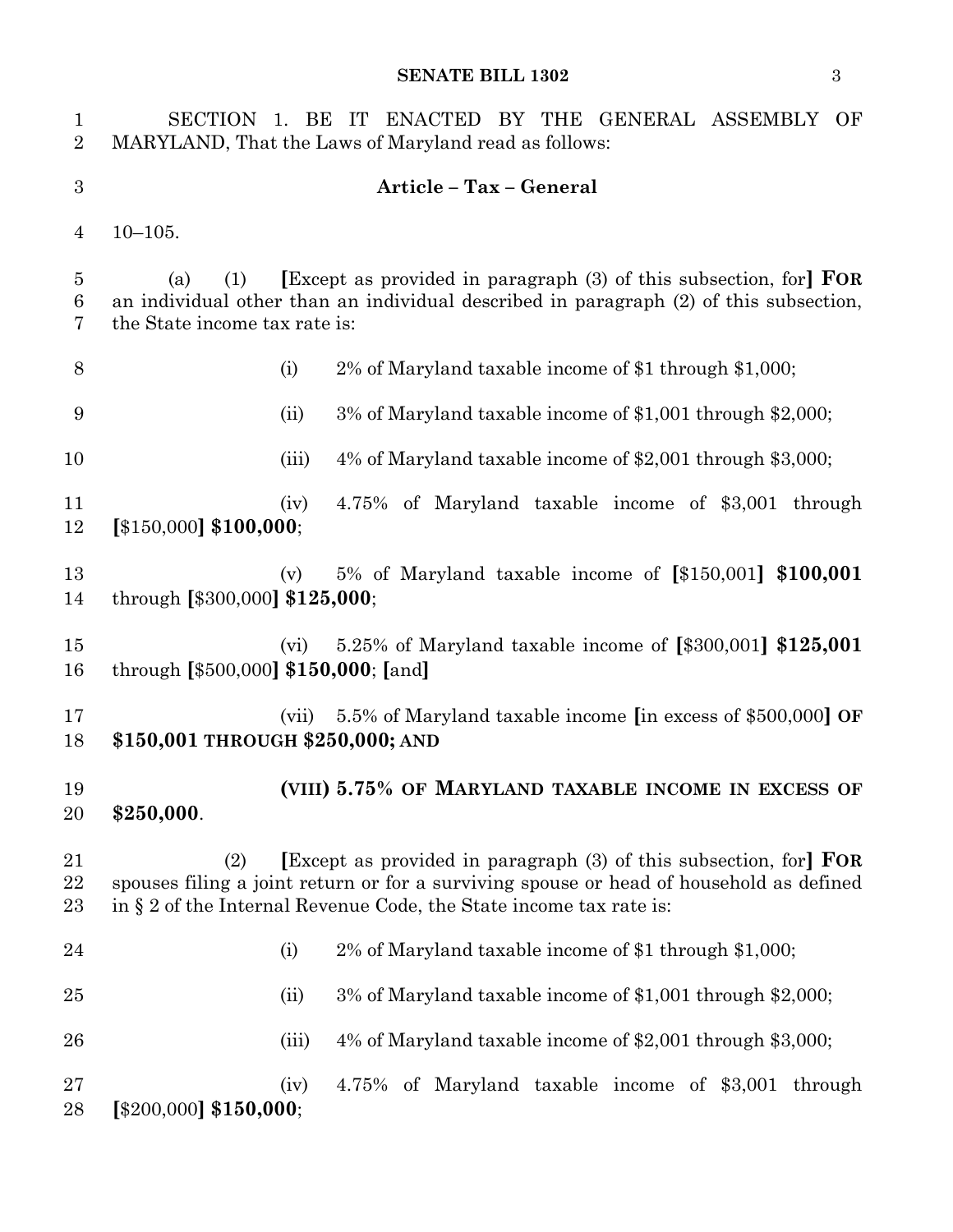#### **SENATE BILL 1302**

 (v) 5% of Maryland taxable income of **[**\$200,001**] \$150,001** through **[**\$350,000**] \$175,000**; (vi) 5.25% of Maryland taxable income of **[**\$350,001**] \$175,001** through **[**\$500,000**] \$225,000**; **[**and**]** (vii) 5.5% of Maryland taxable income **[**in excess of \$500,000**] OF \$225,001 THROUGH \$300,000; AND (VIII) 5.75% OF MARYLAND TAXABLE INCOME IN EXCESS OF \$300,000**. **[**(3) For a taxable year beginning after December 31, 2007, but before January 1, 2011, the State income tax for an individual, including spouses filing a joint return or a surviving spouse or head of household as defined in § 2 of the Internal Revenue Code, is: (i) for Maryland taxable income up to \$500,000, the rate specified in paragraph (1)(i) through (vi) or (2)(i) through (vi) of this subsection; and (ii) for Maryland taxable income in excess of \$500,000: 16 16 1. 5.5% of Maryland taxable income of \$500,001 through \$1,000,000; and 2. 6.25% of Maryland taxable income in excess of \$1,000,000.**]** 10–204. (a) To the extent excluded from federal adjusted gross income, the amounts under this section are added to the federal adjusted gross income of a resident to determine Maryland adjusted gross income. **(K) FOR A TAXABLE YEAR BEGINNING AFTER DECEMBER 31, 2012, THE ADDITION UNDER SUBSECTION (A) OF THIS SECTION INCLUDES THE AMOUNT OF INCOME OF AN ELECTING SMALL BUSINESS TRUST, AS DEFINED UNDER § 1361(E)(1) OF THE INTERNAL REVENUE CODE, THAT IS SUBJECT TO THE** 

10–211.

 (a) Except as provided in subsection (b) of this section, whether or not a federal return is filed, to determine Maryland taxable income, an individual other than a fiduciary may deduct as an exemption:

**SPECIAL TAXING RULES UNDER § 641(C) OF THE INTERNAL REVENUE CODE.**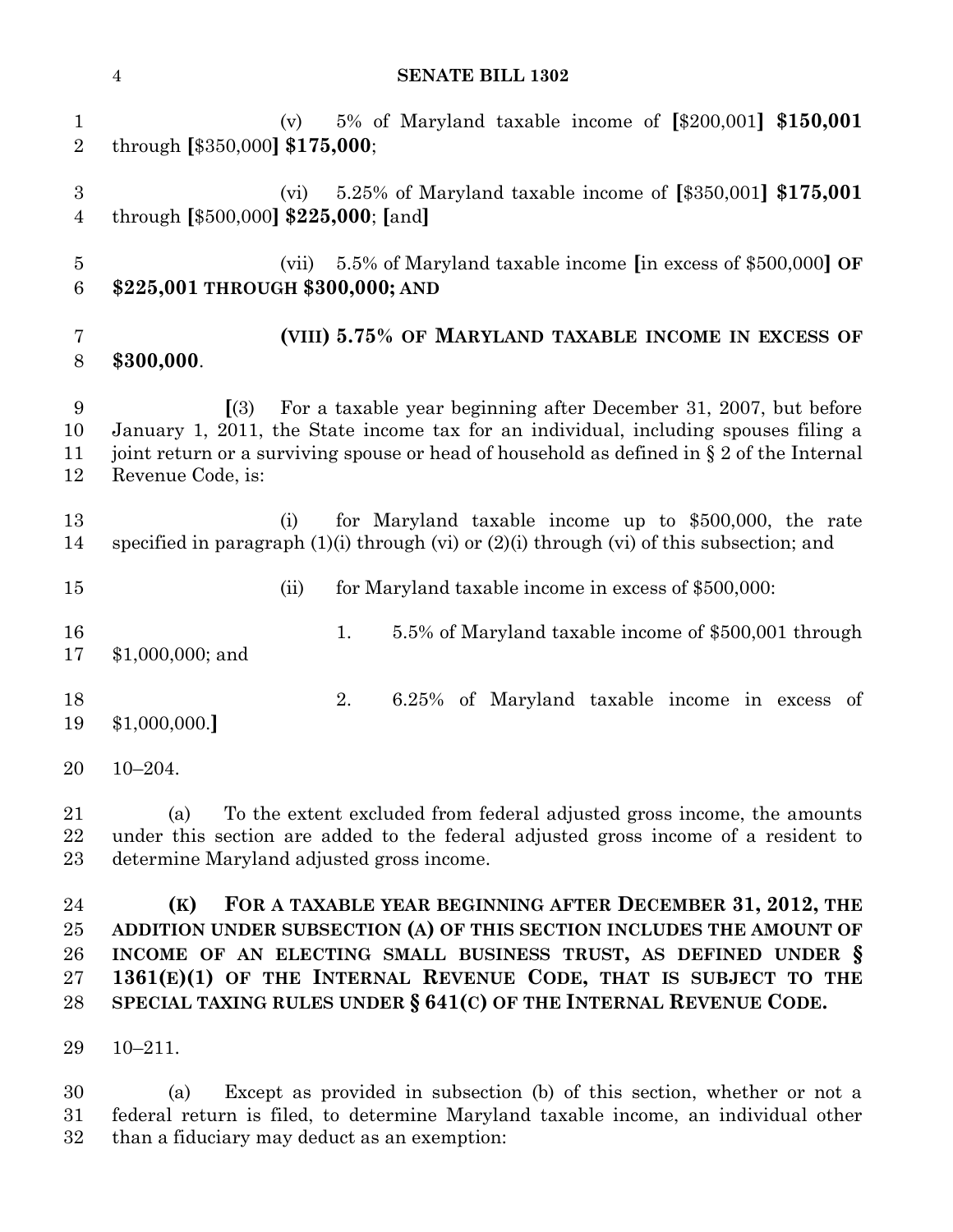| $\mathbf{1}$<br>$\overline{2}$<br>$\boldsymbol{3}$ | \$3,200 for each exemption that the individual may deduct in the<br>(1)<br>taxable year to determine federal taxable income under $\S 151$ of the Internal Revenue<br>Code;                                                                                                                                                                                        |
|----------------------------------------------------|--------------------------------------------------------------------------------------------------------------------------------------------------------------------------------------------------------------------------------------------------------------------------------------------------------------------------------------------------------------------|
| 4<br>5                                             | an additional \$3,200 for each dependent, as defined in $\S 152$ of the<br>(2)<br>Internal Revenue Code, who is at least 65 years old on the last day of the taxable year;                                                                                                                                                                                         |
| $6\phantom{.}6$<br>7                               | an additional \$1,000 if the individual, on the last day of the taxable<br>(3)<br>year, is at least 65 years old; and                                                                                                                                                                                                                                              |
| $8\,$<br>9                                         | an additional \$1,000 if the individual, on the last day of the taxable<br>(4)<br>year, is a blind individual, as described in $\S$ 10–208(c) of this subtitle.                                                                                                                                                                                                    |
| 10<br>11<br>12<br>13                               | If an individual other than one described in paragraph (2) of this<br>(1)<br>(b)<br>subsection has federal adjusted gross income for the taxable year greater than<br>\$100,000, the amount allowed for each exemption under subsection (a)(1) or (2) of this<br>section is limited to:                                                                            |
| 14<br>15                                           | $\left[ $2,400 \right]$ \$1,600 if federal adjusted gross income for the<br>(i)<br>taxable year does not exceed \$125,000;                                                                                                                                                                                                                                         |
| 16<br>17                                           | [\$1,800] \$800 if federal adjusted gross income for the<br>(ii)<br>taxable year is greater than $$125,000$ but not greater than $$150,000$ ; AND                                                                                                                                                                                                                  |
| 18<br>19                                           | [\$1,200] \$0 if federal adjusted gross income for the taxable<br>(iii)<br>year is greater than \$150,000 [but not greater than \$200,000; and                                                                                                                                                                                                                     |
| 20<br>21                                           | \$600 if federal adjusted gross income for the taxable year is<br>(iv)<br>greater than $$200,000$ .                                                                                                                                                                                                                                                                |
| 22<br>23<br>24<br>$25\,$<br>26                     | (2)<br>If a married couple filing a joint return or an individual described<br>in § 2 of the Internal Revenue Code as a head of household or as a surviving spouse<br>has federal adjusted gross income for the taxable year greater than \$150,000, the<br>amount allowed for each exemption under subsection $(a)(1)$ or $(2)$ of this section is<br>limited to: |
| 27<br>28                                           | $[\$2,400]$ \$1,600 if federal adjusted gross income for the<br>(i)<br>taxable year does not exceed \$175,000;                                                                                                                                                                                                                                                     |
| 29<br>30                                           | [\$1,800] \$800 if federal adjusted gross income for the<br>(ii)<br>taxable year is greater than $$175,000$ but not greater than $$200,000$ ; AND                                                                                                                                                                                                                  |
| 31<br>$32\,$                                       | [\$1,200] \$0 if federal adjusted gross income for the taxable<br>(iii)<br>year is greater than \$200,000 [but not greater than \$250,000; and                                                                                                                                                                                                                     |
|                                                    |                                                                                                                                                                                                                                                                                                                                                                    |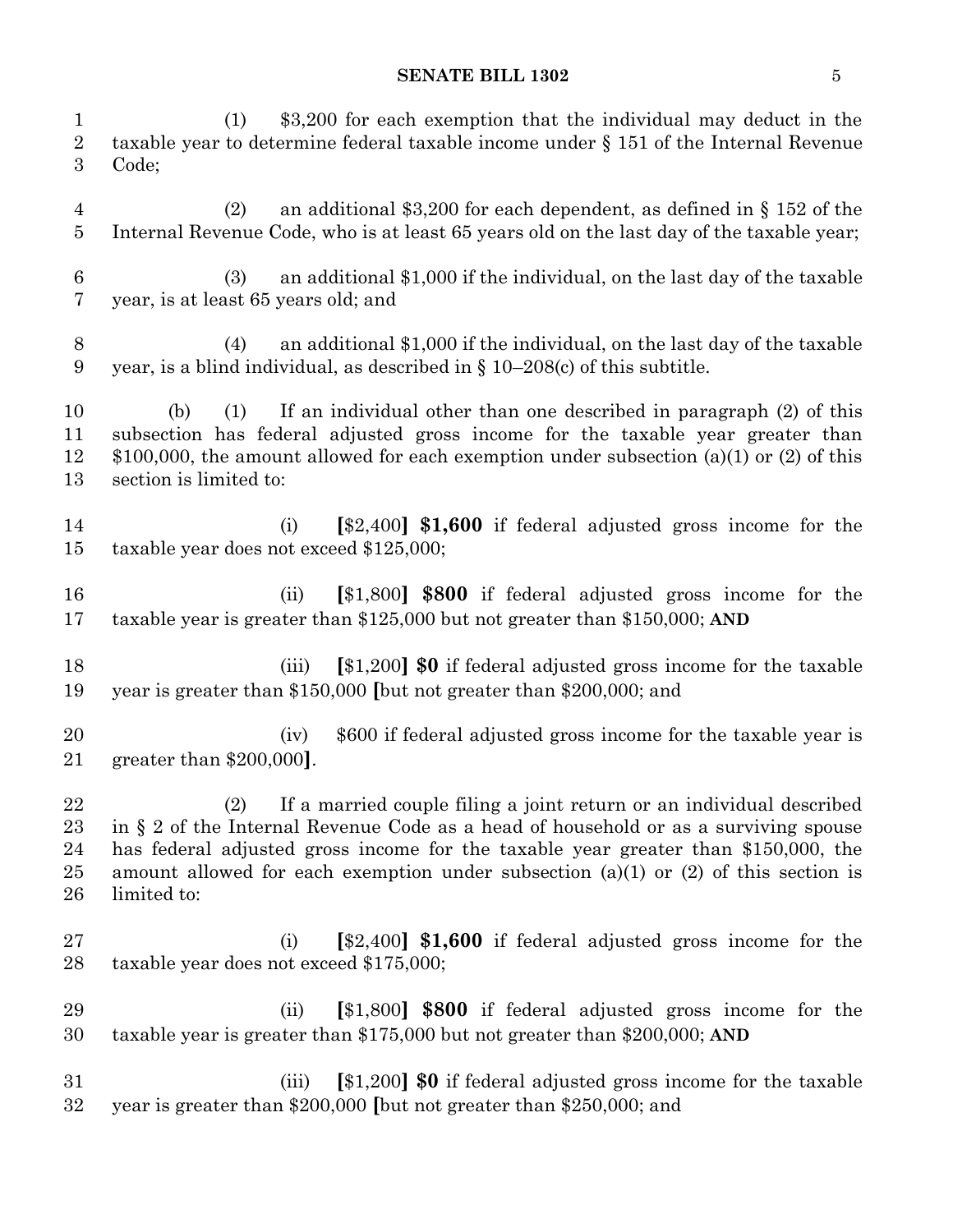(iv) \$600 if federal adjusted gross income for the taxable year is greater than \$250,000**]**. SECTION 2. AND BE IT FURTHER ENACTED, That the Laws of Maryland read as follows: **Article – Tax – General** 12–105. (b) **(1) [**The**] EXCEPT AS PROVIDED IN PARAGRAPH (2) OF THIS SUBSECTION, THE** tobacco tax rate for other tobacco products is **[**15%**] 30%** of the wholesale price of the tobacco products. **(2) (I) IN THIS PARAGRAPH, "PREMIUM CIGARS" HAS THE MEANING STATED IN § 16.5–101 OF THE BUSINESS REGULATION ARTICLE. (II) EXCEPT AS PROVIDED IN SUBPARAGRAPH (III) OF THIS PARAGRAPH, THE TOBACCO TAX RATE FOR CIGARS IS 70% OF THE WHOLESALE PRICE OF THE CIGARS. (III) THE TOBACCO TAX RATE FOR PREMIUM CIGARS IS 15% OF THE WHOLESALE PRICE OF THE PREMIUM CIGARS.** SECTION 3. AND BE IT FURTHER ENACTED, That the Laws of Maryland read as follows: **Article – Tax – Property** 12–105. (f) **(7) (I) IN THIS PARAGRAPH, "INDEMNITY MORTGAGE" INCLUDES ANY MORTGAGE, DEED OF TRUST, OR OTHER SECURITY INTEREST IN REAL PROPERTY THAT SECURES A GUARANTEE OF REPAYMENT OF A LOAN FOR WHICH THE GUARANTOR IS NOT PRIMARILY LIABLE. (II) EXCEPT AS PROVIDED IN SUBPARAGRAPH (III) OF THIS PARAGRAPH: 1. SECURED DEBT WITH RESPECT TO AN INDEMNITY MORTGAGE IS DEEMED TO BE INCURRED FOR PURPOSES OF THIS SUBSECTION WHEN AND TO THE SAME EXTENT AS DEBT IS INCURRED ON THE GUARANTEED LOAN; AND**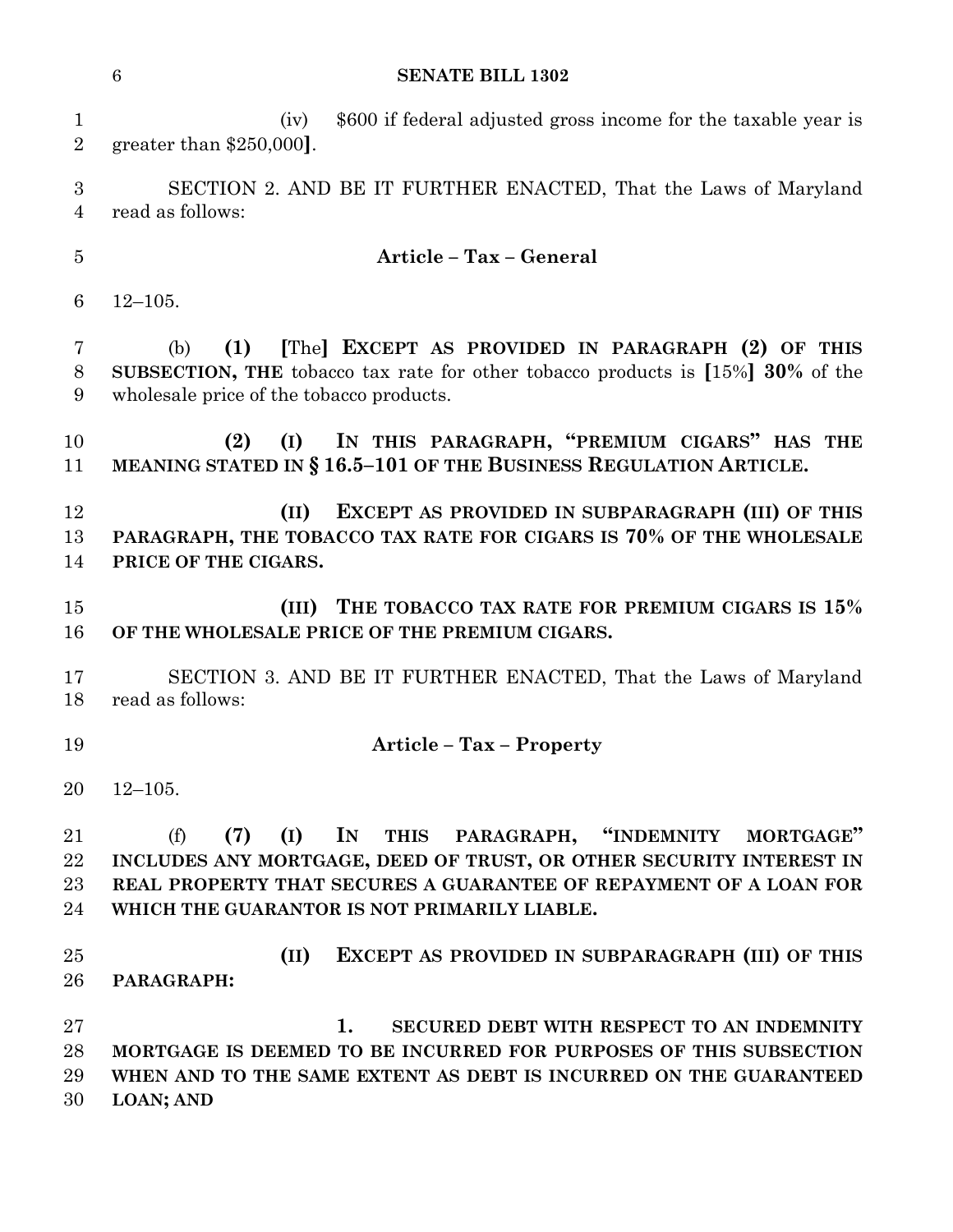**2. THE RECORDATION TAX APPLIES UNDER THIS SUBSECTION IN THE SAME MANNER AS IF THE GUARANTOR WERE PRIMARILY LIABLE FOR THE GUARANTEED LOAN. (III) THIS PARAGRAPH DOES NOT APPLY: 1. TO THE EXTENT THAT RECORDATION TAX IS PAID ON ANOTHER INSTRUMENT OF WRITING THAT SECURES PAYMENT OF THE GUARANTEED LOAN; OR 2. TO AN INDEMNITY MORTGAGE THAT SECURES A GUARANTEE OF REPAYMENT OF A LOAN FOR LESS THAN \$1,000,000.** SECTION 4. AND BE IT FURTHER ENACTED, That the Laws of Maryland read as follows: **Article – Health – General** 4–217. (c) (1) Except as otherwise provided by law: (i) The Department shall collect a \$12 fee: 1. For each certified or abridged copy of a **[**death,**]** fetal death, marriage, or divorce verification certificate; 2. For a report that a search of the **[**death,**]** fetal death, marriage, or divorce verification certificate files was made and the requested record is not on file; 3. For each change to a **[**death,**]** fetal death, marriage, or divorce verification certificate made later than one year after the certificate has been registered with the Department; or 4. To process an adoption, foreign adoption, or legitimation; **[**and**]** (ii) The Department shall collect a \$24 fee: 27 1. For each certified or abridged copy of a birth certificate; 2. **FOR THE FIRST COPY OF A CERTIFIED OR ABRIDGED DEATH CERTIFICATE ISSUED IN A SINGLE TRANSACTION;**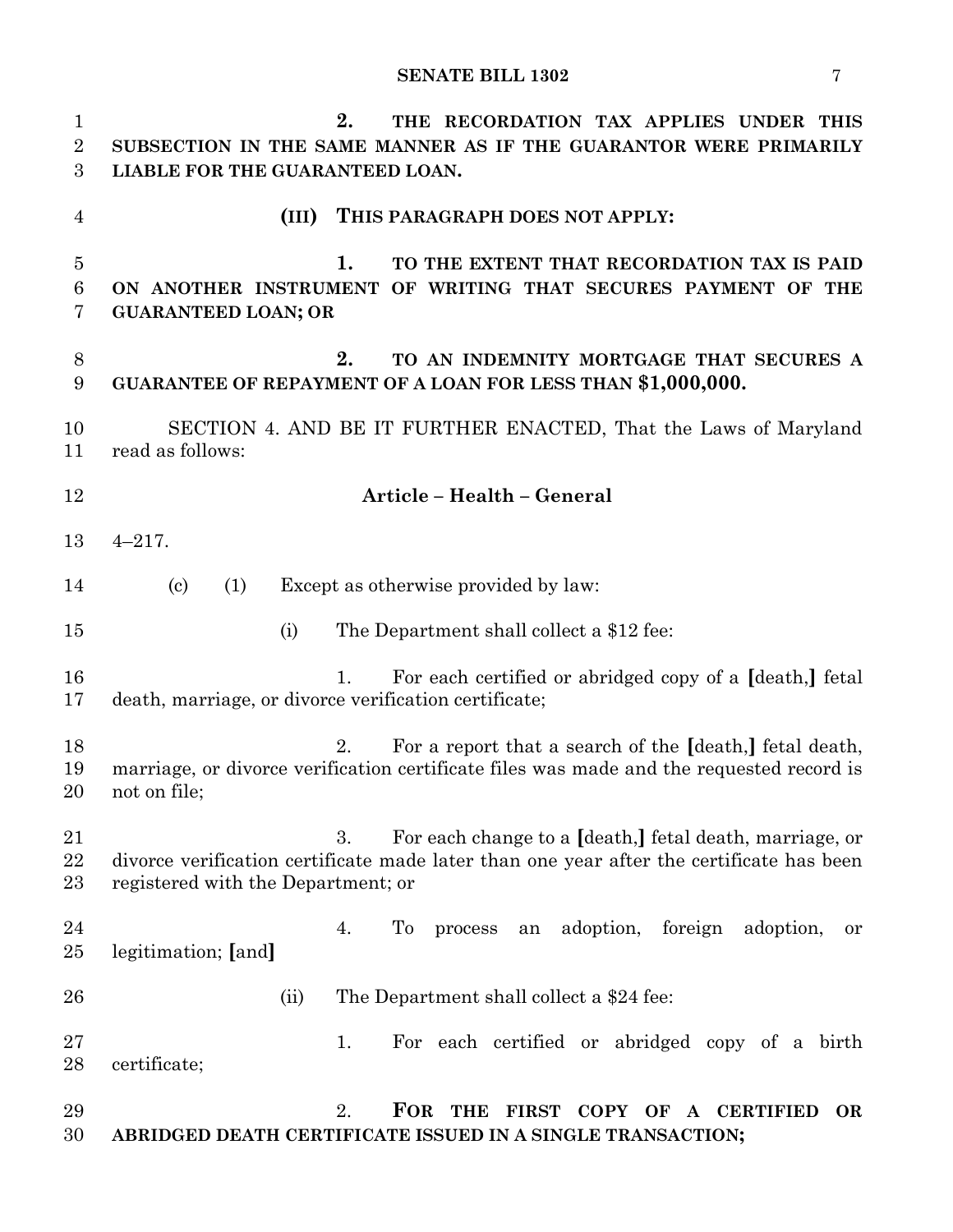|                                            | 8<br><b>SENATE BILL 1302</b>                                                                                                                                                                                                                                                                                                                                                                                                                                                      |
|--------------------------------------------|-----------------------------------------------------------------------------------------------------------------------------------------------------------------------------------------------------------------------------------------------------------------------------------------------------------------------------------------------------------------------------------------------------------------------------------------------------------------------------------|
| $\mathbf{1}$<br>$\overline{2}$             | 3.<br>For a report that a search of the birth <b>OR DEATH</b><br>certificate files was made and the requested record is not on file; or                                                                                                                                                                                                                                                                                                                                           |
| 3<br>4<br>5                                | [3.] 4. For each change to a birth OR DEATH certificate<br>made later than 1 year after the certificate has been registered with the Department;<br><b>AND</b>                                                                                                                                                                                                                                                                                                                    |
| 6<br>7<br>8                                | THE DEPARTMENT SHALL COLLECT A \$12 FEE FOR<br>(III)<br>EACH ADDITIONAL CERTIFIED OR ABRIDGED COPY OF A DEATH CERTIFICATE<br>PROVIDED CONCURRENTLY WITH AN INITIAL REQUESTED DEATH CERTIFICATE.                                                                                                                                                                                                                                                                                   |
| 9                                          | <b>Article - State Government</b>                                                                                                                                                                                                                                                                                                                                                                                                                                                 |
| 10                                         | $9 - 1604.$                                                                                                                                                                                                                                                                                                                                                                                                                                                                       |
| 11                                         | (b)<br>The Chief Administrative Law Judge may:<br>(1)                                                                                                                                                                                                                                                                                                                                                                                                                             |
| 12                                         | assess fees to cover administrative expenses as follows:<br>(vi)                                                                                                                                                                                                                                                                                                                                                                                                                  |
| 13                                         | to file an appeal, a fee not exceeding:<br>1.                                                                                                                                                                                                                                                                                                                                                                                                                                     |
| 14<br>$15\,$                               | [\$125] \$150 for an appeal of a driver's license<br>A.<br>suspension or revocation related to a violation of the Maryland Vehicle Law; and                                                                                                                                                                                                                                                                                                                                       |
| 16                                         | <b>B.</b><br>\$50 for all other types of appeals; and                                                                                                                                                                                                                                                                                                                                                                                                                             |
| 17                                         | 2.<br>to process a subpoena, a fee not exceeding \$5.                                                                                                                                                                                                                                                                                                                                                                                                                             |
| 18<br>19                                   | SECTION 5. AND BE IT FURTHER ENACTED, That Section(s) 10-306(c) and<br>$10-708$ of Article – Tax – General of the Annotated Code of Maryland be repealed.                                                                                                                                                                                                                                                                                                                         |
| 20<br>21                                   | SECTION 6. AND BE IT FURTHER ENACTED, That Section(s) 11–202 of<br>Article - Tax - General of the Annotated Code of Maryland be repealed.                                                                                                                                                                                                                                                                                                                                         |
| 22<br>23<br>24<br>$25\,$<br>26<br>$\rm 27$ | SECTION 7. AND BE IT FURTHER ENACTED, That the Comptroller shall<br>waive any interest or penalty imposed on an individual relating to payment of<br>estimated income tax for calendar year 2012 to the extent that the Comptroller<br>determines that the interest or penalty would not have been incurred but for an<br>increase in the income tax rates or reduction in the amount that may be deducted as<br>an exemption for calendar year 2012 under Section 1 of this Act. |
| 28<br>29<br>30<br>31                       | SECTION 8. AND BE IT FURTHER ENACTED, That, as provided in $\S$<br>12–105 of the Tax – General Article, all other tobacco products used, possessed, or held<br>in the State on or after July 1, 2012, by any person for sale or use in the State, shall be<br>subject to the full tax on other tobacco products, as enacted under this Act. The                                                                                                                                   |

Comptroller may provide an alternative method of assessing and collecting the